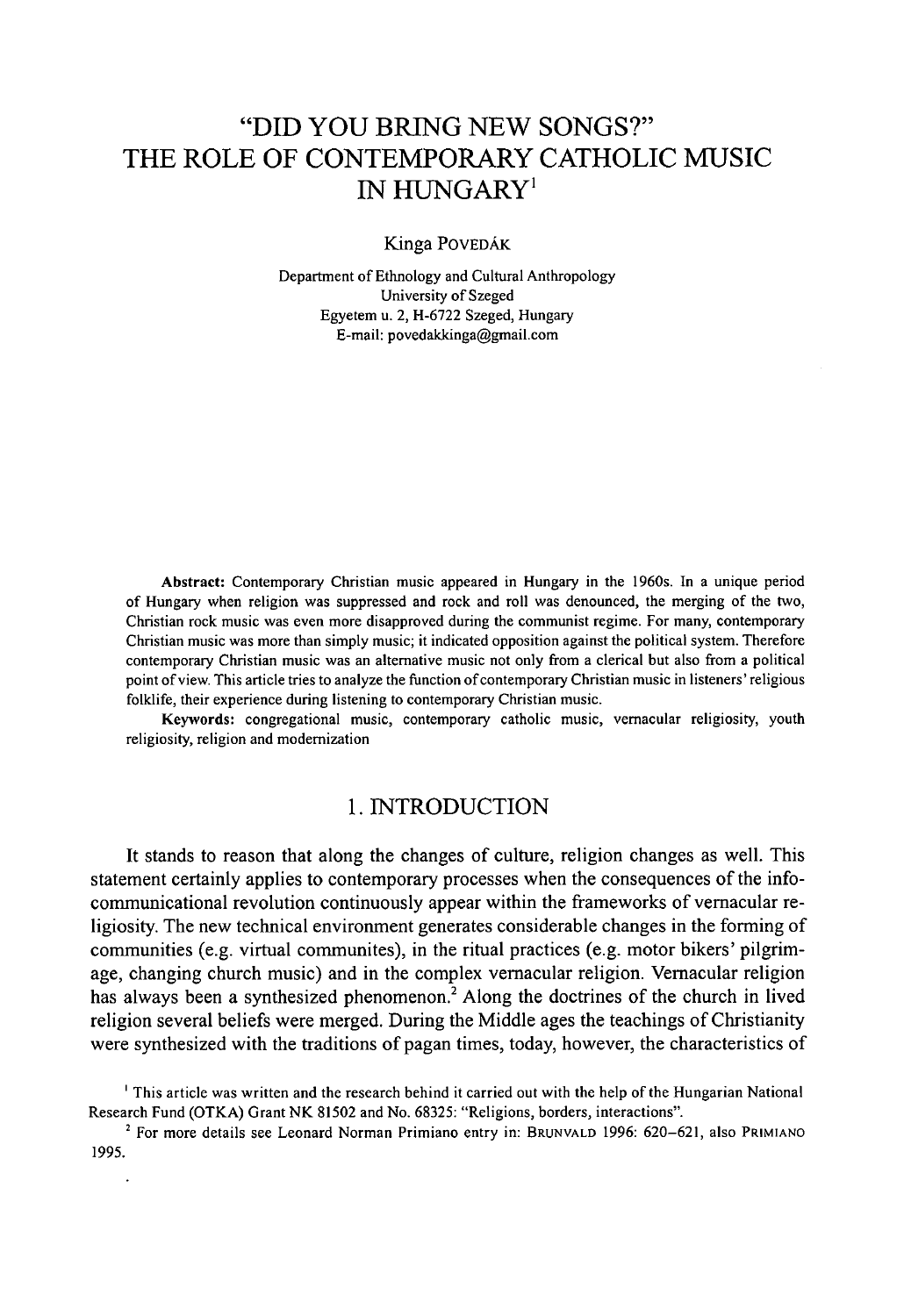mass culture incorporate into religious practices. Among all technical changes and transformations the most noticeable is the penetration of mass media into the religious sphere. As Hoover formulates "Religion today is much more a public, commodified, therapeutic, and personalized set of practices than it has been in the past. At the same time, the media (movies, radio, television, print and electronic media, and more) are collectively coming to constitute a realm where important projects of the »self « take place – projects that include spiritual, transcendent, and deeply meaningful »work.« This means that rather than being autonomous actors involved in institutionalized projects in relation to each other, religion and media are increasingly converging. These are meeting on a common turf: the everyday world of lived experience."3 As a consequence of mass media, not only the technical environment has changed, but the ethos of consumer civilization rapidly spread resulting a significant shift in believers' world-view and way of thinking.

"The Consumer Society is a formation system: it forms us and our behaviour. It is also an information system: it informs us as to our identity and as to the status of our world. Its influence is felt in every dimension of our lives, and each dimension echoes and mirrors the others.  $\mathbb{R}^4$  Therefore, we can trace once again a certain synthetization as through the appearance of new communicational channels the content ofthe forwarded message partly changed as well, supporting Marschall McLuhan's theory of "technological determinism".<sup>5</sup> The Roman Catholic Church tried to respond to these changes among others and addressed reforms at Vatican Council II comprehending and corresponding to the signs of time by representing a "partner or companion attitude" towards modernity. The Catholic Church did not denounce modernity but under the aegis of the key term "aggiornamento" she tried to approach modern times and adapt Catholicism to modernity.<sup>6</sup>

However, the liberalization following Vatican II conjured ambivalent reactions and increasing inner pressure. While those taking notice of the peculiarities of the new technological and cultural circumstances, and also the newer generations welcomed the re-

<sup>4</sup> KAVANAUGH 2006: 4.

*<sup>5</sup>* Marshall McLuhan published his book *Gutenberg Galaxy* in 1962. The McLuhaninan 'technological determinism' probably had more critics than supporters. As a finding of his research he concluded in the first chapter of his book the much-quoted statement of "the medium is the message" meaning that the type of medium predestinates the content of the message. "...it is sometimes a bit of a shock to be reminded that, in operational and practical fact, the medium is the message. This is merely to say that the personal and social consequences of any medium - that is, of any extension of ourselves - result from the new scale that is introduced into our affairs by each extension of ourselves, or by any new technology ... This fact, characteristic of all media, means that the 'content' of any medium is always another medium." Mcluhan 1964: 23.

<sup>6</sup> Based on MacSweeney and Hellemans we can differentiate 4 major periods in modern ecclesiastical history. The different periods are characterized by different attitudes towards modernity. The first period from the French Revolution until 1878 is characterized by total rejection of a licentious and impermanent disorder. From 1878, that is from Leo XIII until the Vatican Council II a competition against a hostile order is the most important feature. The period shortly after Vatican II is characterized by an alliance, while the last period from 1978 is characterized by an alternative voice. These, in turn, are bound up with four self-images of the church: (1) victim of temporary, revolutionary agitation; (2) counterpower fighting a fearsome enemy; (3) partnership with modernity; (4) embattled minority group. These also link with the mirror images of how the church perceived modernity: (1) sinful interruption; (2) secular power; (3) partner; (4) social context hostile to the church. HELLEMANS 2001.

<sup>3</sup> Hoover 2002: 2.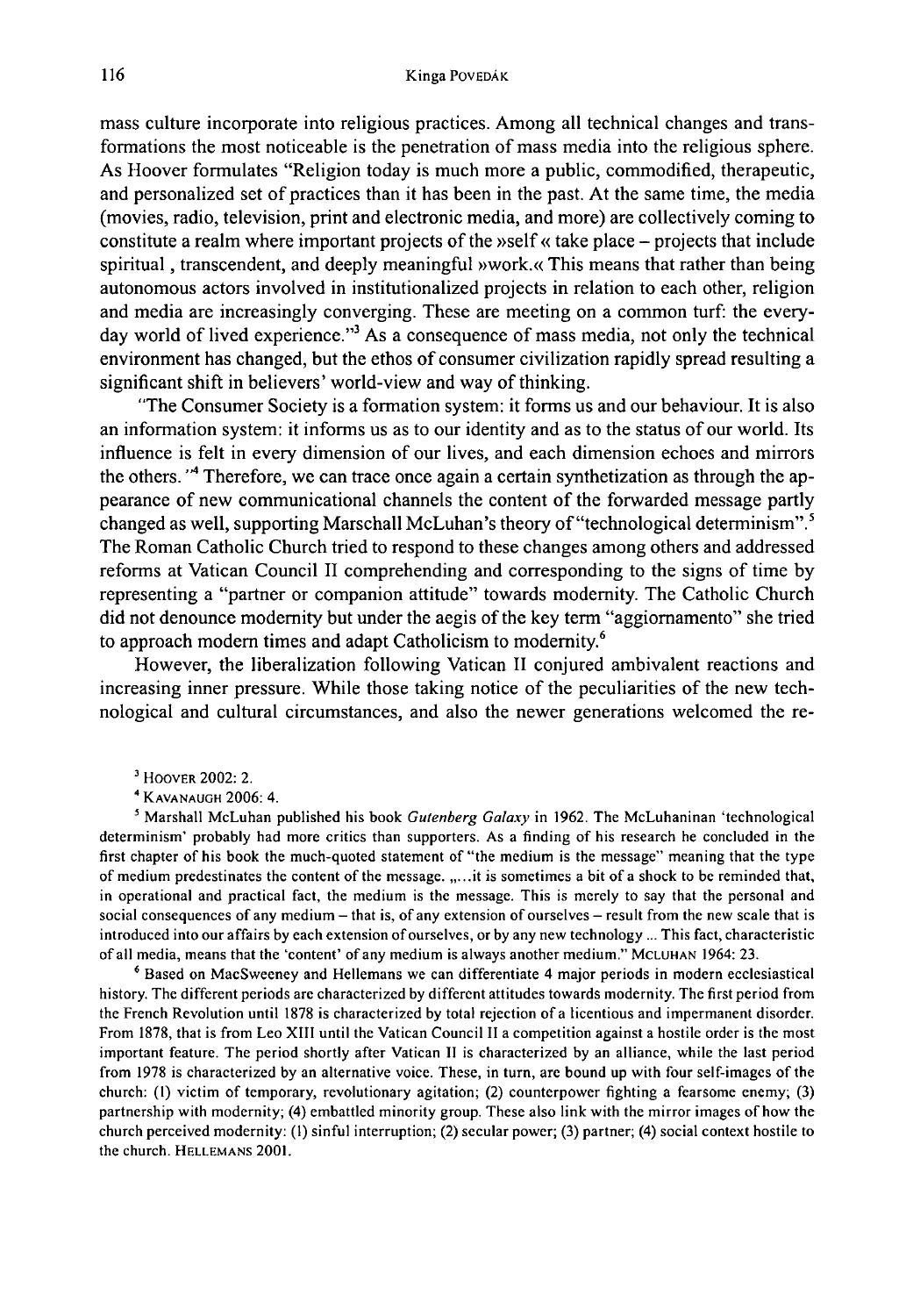forms as the introduction of the "new language" of the church; others considered Vatican II as the generator and accelerator of secularizing tendencies and apparently leading to the loss of the traditional image of the Roman Catholic Church.<sup>7</sup> This ambivalent approach is prevalent in the attitude toward contemporary forms of liturgical and church music. New techniques and the analysis of media very often stagnates within the frames of visuality and a significantly smaller attention is paid to musicology, although one ofthe most important characteristics of youth subculture is the expression ofidentity through music. As Gordon Lynch puts it "Music has, in the past, been an important cultural resource and practice for religious communities [...] music has served a number of functions, such as reinforcing religious identities, establishing a sense of collectivity within religious groups, acting as a means oftheological expression, celebration, protest, and lament, providing a subcultural resource and practice against dominant religious identities and orthodoxies, and serving as a focus and stimulus of religious experience and sentiment."<sup>8</sup>

In this study I intend to give a complex analysis of the contemporary Catholic music phenomenon. I would like to illuminate the role of contemporary Catholic music during socialist Hungary and after the collapse of state-socialism. I also look at how this trend of music defines the vernacular religiosity and religious experiences of the young.

Due to the complexity of the subject matter I shall use the methodology and perspectives of several disciplines. Firstly, through a comparative analysis based on historical sources and oral history, while the analysis of the contemporary phenomenon is understood through semi-structured interviews, questionnaire and the analysis of online forums and blogs.

# 2. APPLIED TERMINOLOGY

In our days contemporary Christian music is a miscellaneous and complicated phenomenon in both the international and the Hungarian scenario. You can find all musical products from liturgical Taize songs to rap songs with a Christian content. Due to this variety and complexity contemporary Christian music cannot be analyzed and understood as a single genre. Scientific literature has not agreed on how to define contemporary Christian music yet. Some consider the single defining characteristic of contemporary Christian music to be the faith of the artists who produce it, others the intention behind creating a piece of music, again others judge on the basis of the songs' content.<sup>9</sup> When I refer to contemporary Christian music I mean songs with a content closely related to Christian teachings and ideology performed by Christian artists with liturgical, worship or evangelizing purposes. We can make further typologization based on musical styles, different denominations, and spiritualities. There are also significant differences between the tremendous entertaining industry built around American contemporary Christian music and the Hungarian/European

<sup>7</sup> Gamber 1975: 48-61.

<sup>8</sup> Lynch 2006: 482.

<sup>&</sup>lt;sup>9</sup> For a summary see Povepák 2009.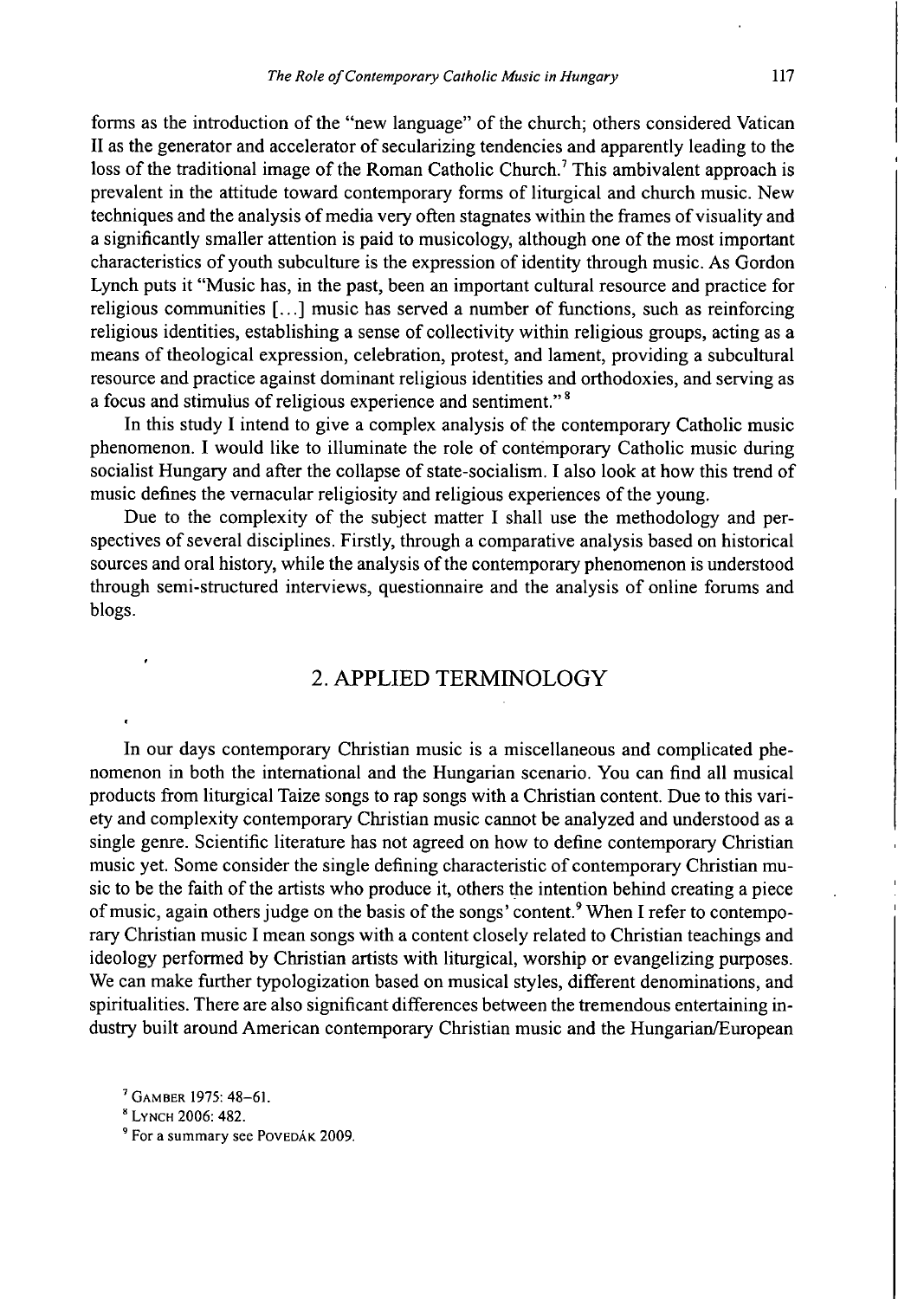context showing little or no sign of commercialism.<sup>10</sup> "The lines between sacred and secular became increasingly blurry as the Christian music industry promoted a consumer oriented culture that copied, even in some sense usurped, many functions of institutional religion. Concerts became worships services or evangelistic meetings. Consumer commodities (CDs, T-shirts, and other paraphernalia) became symbols representing religious faith. For some evangelical fans, social rituals, like going to a Christian concert or listening to a gospel recording on headphones, could qualify as a religious experience as much as attending church service with a local congregation."<sup>11</sup>

The present paper intends to analyze contemporary Hungarian Catholic music, which primarily consists of liturgical and evangelizing music (and very often the evangelizing events take place in the church as well). It is also important to point out that there are no clear-cut borders. Contemporary Christian music is not associated with only one denomination; therefore it is ecumenical in the strict sense of the word. For instance, the music ofthe Catholic charismatic renewal movement is more likely to use contemporary Protestant church music rather than the traditional Catholic heritage. Consequently, in this paper I will stick to the expression of contemporary Christian music as it is impossible to make distinctions along denominational lines within the domain of contemporary Christian church music.

# 3. HISTORICAL CIRCUMSTANCES

The appearance of Hungarian contemporary Christian music – and therefore the analysis of the phenomenon as well – is closely related to the circumstances of the Kádár-system's socialist dictatorship. The Kadarist cultural policy strictly censored the western influx of mass culture. Among socialist repression, the new musical style moving young people was considered to be especially dangerous. In the 1950s such processes evolved in western popular music that had great influences beyond popular music and generated changes in popular culture, politics and in vernacular religiosity as well. Meanwhile, the emerging rock'n'roll completely changed popular music and transformed fashion and trends; having a group formulating power it created subcultures as well. Some of these subcultures had countercultural elements as they turned against the actual ruling elite adding a political tone to the phenomenon. The political ruling power stood up against it and tried to squeeze their socially self-organized structures. The centrally controlled and supervised cultural life did not allow for initiatives towards small-communities<sup>12</sup> as the party leaders knew it well, as Tomka highlighted: "community means power as it might lead to independent thinking or even opposition".<sup>13</sup> Popular music and rock'n'roll entered into the realm ofreligious life, too. Therefore, the formation of

<sup>10</sup> Naturally, the contemporary Christian music in the USA is not unified either. From the 1970s the contemporary Catholic music stream appeared refusing the commercialized contemporary Christian music scene. Most of these artists operate without the benefit of a record label or major sponsor and sacrifice much to minister and entertain with their music. Some are in full-time ministry, but most are juggling jobs and family to do their ministry.

<sup>11</sup> ROMANOWSKI 2000: 110.

<sup>12</sup> VALUCH 2006: 149.

<sup>13</sup> Tomka 2005: 173.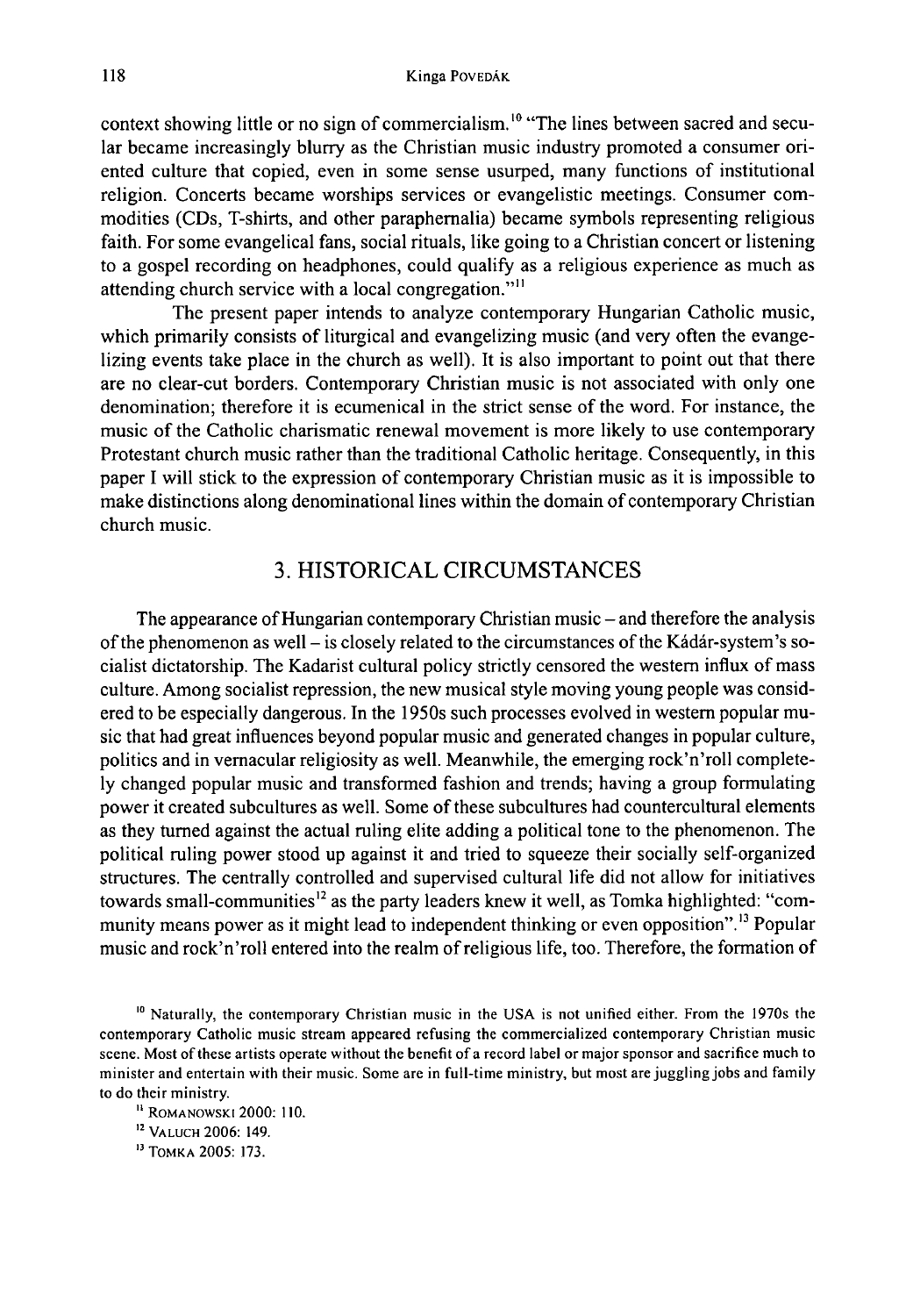contemporary Christian music began. Several choirs and small communities evolved being organized around this new church musical style. Since the political system forced churches in a dependable position, consequently the phenomenon, which was considered "prohibited" or "tolerated"<sup>14</sup> by politics, had to be treated in a similar manner by churches as well. This might be a partial answer why the leaders of the Catholic Church tolerated contemporary Christian music and the forming of small communities, yet at the same time were rather concerned about it. It is also important to point out that in several cases these new musical groups and choirs were enhanced and helped by the so-called "problematic/rebellious" Catholic priests. The beginnings in Szeged around the 1970s are a good example.

"There was fr. Tibor Nagy of whom Miska<sup>15</sup> was continuously laughing at. He was called "Tubi Tibi" because he was a peace priest. So this fr. Tibor Nagy helped us to get started with our guitar music, so under his protection we experienced no insults."<sup>16</sup>

"Fr. Laci Galgóczi invited us to help him in religious education and in pre-marital courses. [...] He began organizing concerts and new priest's first masses for us saying he knew the priest at Csorvás, at Szolnok or Szabadka and we just had to go and play the music. [...] First we did not want to go. We hadn't played for a long time but he was very committed and talked us into it. Then I told my friend, let's go, give him what he wants we might get away more easily. That is the story of us starting to play and we continued to play for 20 years, until Sali's death. [...] Laci Galgóczi told us to go to Röszke, so as to be out of sight. It was fr. Galgóczi's idea as Sali was a law student at that time  $[\dots]^{17}$ 

The fear of political leaders was not without any reason, since contemporary Christian music was suitable for motivating the young and to enhance the formation of youth groups. In the Danube Curve from 1971 in Kismaros, later in Nagymaros, Youth Days were organized illegally by enthusiastic young priests (Ferenc Tomka, Miklós Kerényi or Béla Balázs) and the festival still attracts several thousand young people even after 40 years.<sup>18</sup> Sándor Sebők, the parish priest of Fót said the followings about Jenő Sillye, the most wellknown contemporary Catholic musician: "Today it is obvious that the renaissance of the Hungarian Catholic Church evolved in the Danube curve. [...] Many believers felt strange about this new music but a few months later they couldn't wait for the holy masses served with guitar music. This new music had a community-forming power, those who heard it, felt that the liturgy belongs to them even more."19

The ambivalent attitude of the church is obviously not only the result of the strong

<sup>14</sup> Reference to György Aczél's "3 T theory", according to which all cultural products and actors fall into either of the following categories "prohibited", "tolerated" and "allowed" (the Hungarian equivalent of each word starting with a 'T').

<sup>15</sup> Mihály Gubik, the parish priest of Bácsbokod, who supported contemporary Christian music, and even organized a youth festival in the settlement.

<sup>16</sup> 53-year-old man, Szeged (13.10.2009).

 $17$  52-year-old woman, Szeged (09.10.2009).

<sup>&#</sup>x27;\* See Kamarás 1989; Bodnár 2002.

<sup>19</sup> Bodnár 2002: 29.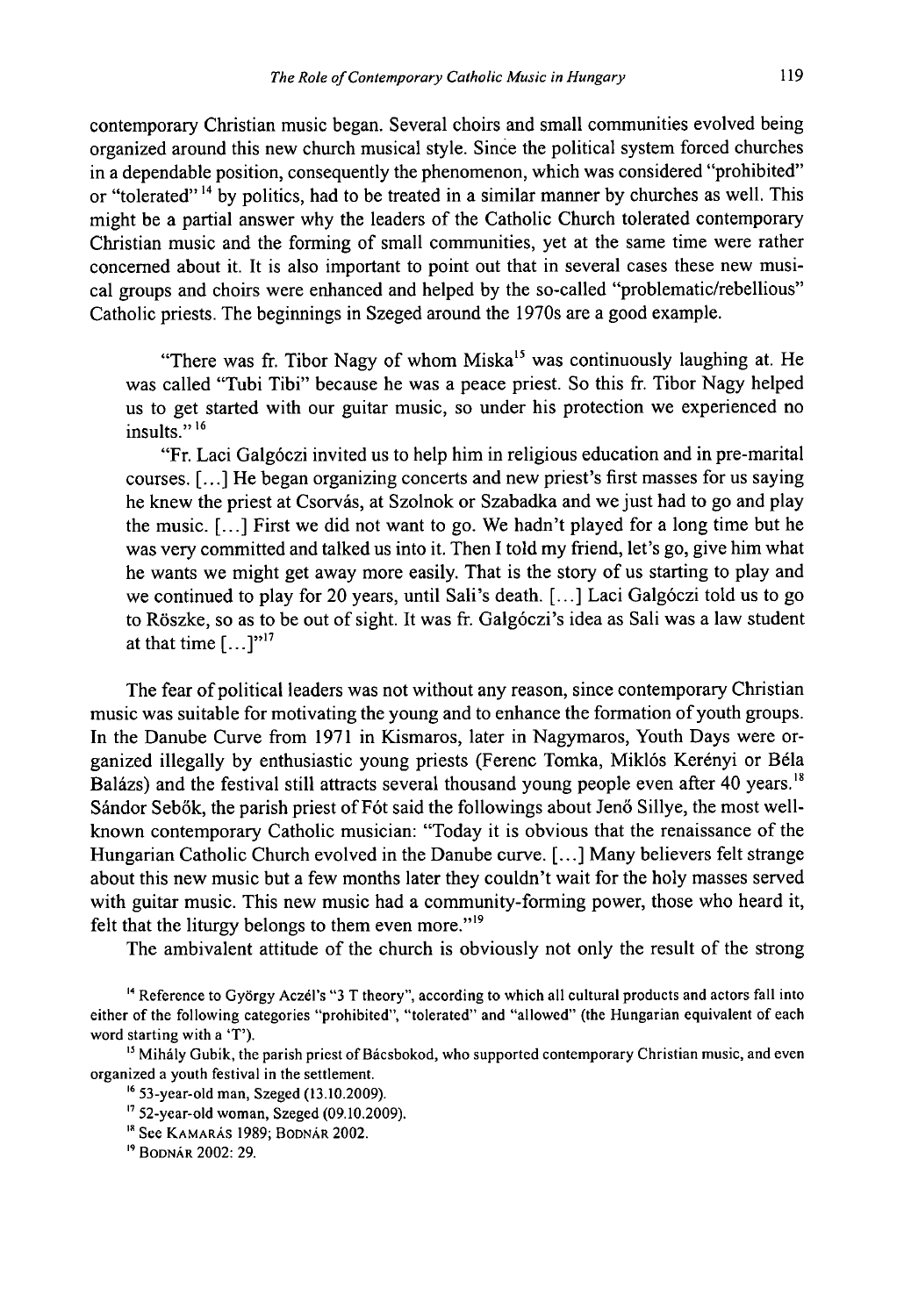political measures. The secularizing tendencies of Hungarian society became stronger in the officially atheist Hungary. Some believe that the reason, among the unique political circumstances and the spreading of rationalizing world views, lies in the out-dated and dusty 'language' of the church.<sup>20</sup> Quoting the words of Gyula More, the Christian churches have to meet the challenges among modem circumstances and provide answers. First, in what language they formulate their message and what the plausibility structure of that in contemporary society is, where they do not have the 'authority of the scribes' addressing illiterates, rather through the spreading of mass communication instruments they convene a 2000-year-old message to semi- and well-educated groups.<sup>21</sup>

Many consider contemporary Christian music to be the "new language" of the Catholic Church, through which communicating the message ofChristianity is a lot easier and more effective than it might be through the means of traditional folk hymns. At the same time, others see the appearance of a popular musical trend within traditional churches which is rooted in liberal grounds and they disregard contemporary Catholic music based on aesthetics.

Contemporary Christian music was considered to be a twofold alternative tendency. First, from a political point of view as it belonged to counter-culture created by beat music. Second, because being religious in the Kádár-era socialism alone meant an opposition to the current political system.

"During that time we met Fr. Miska Gubik, who was a parish priest in Bácsbokod opposing "stupidity and communism" [...] Miska especially supported this new style but in a radical way. He provoked the police officers on purpose [...] He organized a youth meeting in Bácsbokod. He began by welcoming everyone, the informants as well, and asked them to only note down what was said so there should be no problem about that."<sup>22</sup>

The statement of János Kőbányai about beat music is especially true for contemporary Christian music. "[G]oing to beat concerts did not only mean the attendance to a show, but was also a demonstration of affiliation  $[\dots]$  and if the young do not form organized communites in a controlled form, it is most likely demonstrated by deviant behaviour forms"<sup>23</sup>. Consequntly, the early stages of contemporary Christian music in Hungary were strictly controlled by political authorities.

"It was around 1975-76 that we heard about a »pop-festival« at Nagymaros where people playing this kind ofmusic gathered and you could play or learn music and so on. During the travel young people joined us in the "Keleti" Station and we started talking. They asked for all kinds of personal information such as where we came from, how long have we known about this, who roped us in and so on. I was so naïve that I almost told them everything but in a certain moment for God's impulse I started to say false

<sup>20</sup> Morel 1983; Morel 1995; Morel 1998.

<sup>21</sup> Morel 1998: 82-83.

 $22$  53-year-old man, Szeged (13.10.2009).

<sup>&</sup>lt;sup>23</sup> KŐBÁNYAI 1986: 35.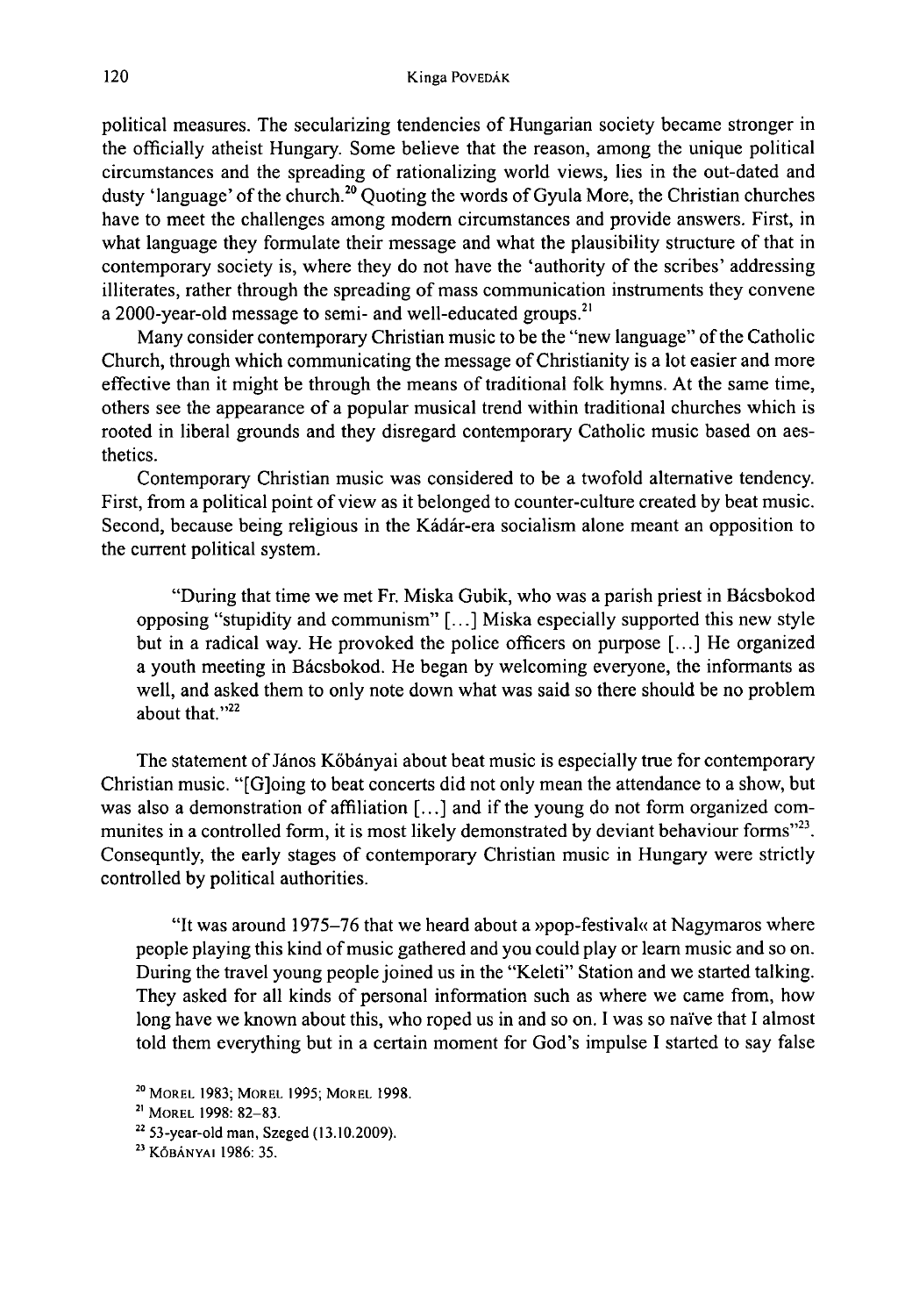things like »I don't have the faintest idea, I don't know who will be there, who he or she is or so. Come on my friends, we'll see it. This is the first time that I'm here also!« And when they saw that they couldn't get any useful information they left us."<sup>24</sup>

With these actions authorities contributed to the samizdat nature of contemporary Christian music. The contemporary Christian music and songs gained a certain counterculture character as they were rejected from official culture and from official media. The songs often spread orally in the forms of variants.

"After I got to Budapest it was my duty to collect sheet music, because by that time Jenő and his friends were well known here in Szeged as well. Whenever I came home aunt Emese asked me: »Did you bring new songs?«**»25**

On the other hand, this political attitude was strengthened by the fact that contemporary Catholic music was handled as an "alternative" religious movement, which endangered traditions due to its "liberal roots" and could subvert the religious life and rituals.<sup>26</sup>

### 4. THE ROLE OF NEW MUSIC IN YOUTH RELIGIOSITY

The appearing pluralism in ideology and value-system after the fall of socialism greatly changed the character of contemporary Christian music as well. On the one hand, significant quantitative growth can be observed which is well demonstrated by the increasing number of records from the most significant singers<sup>27</sup> and church choirs as well. On the other hand, due to this "mass production" of contemporary Christian music we can only give the main tendencies and the most important parameters in this study. In the meanwhile, new generations appeared for whom "beat" music holds a different symbolic - religious and certainly not political – content than it used to have in the case of the generations of the 1960s and 1970s. By now contemporary Christian music does not symbolize the counter-culture and value system of the listeners who used to be in contrast with the official politics, rather religious nationalism, the preserving of national identity can be traced on occasions $^{28}$  and the public confession of faith or evangelizing are also often emphasized. Meanwhile, the international hippie-movement also winded and lost its rebellious character giving place for new, fashionable entertaining music styles that have a much less social content. At the same time, however, several members of the "legendary" first generation are still active, new styles (Christian rap, disco, metal, etc.) appeared diverging contemporary Christian

<sup>24</sup> 53-year-old man, Szeged (13.10.2009).

<sup>25</sup> 53-year-old man, Szeged (13.10.2009).

<sup>26</sup> Cardinal László Lékai, the archbishop of Esztergom, did not support contemporary Catholic music before 1980 as he found the small communities centered around this music to be dangerous to the church-state relationship.

<sup>27</sup> The first record released was Jenő Sillye's "Kristályóriás" [Crystal-giant] in 1984.

 $2<sup>2</sup>$  After the political changes of 1989, the life and situation of minority Hungarians living outside Hungary gained increasing interest in the lyrics of contemporary Catholic music.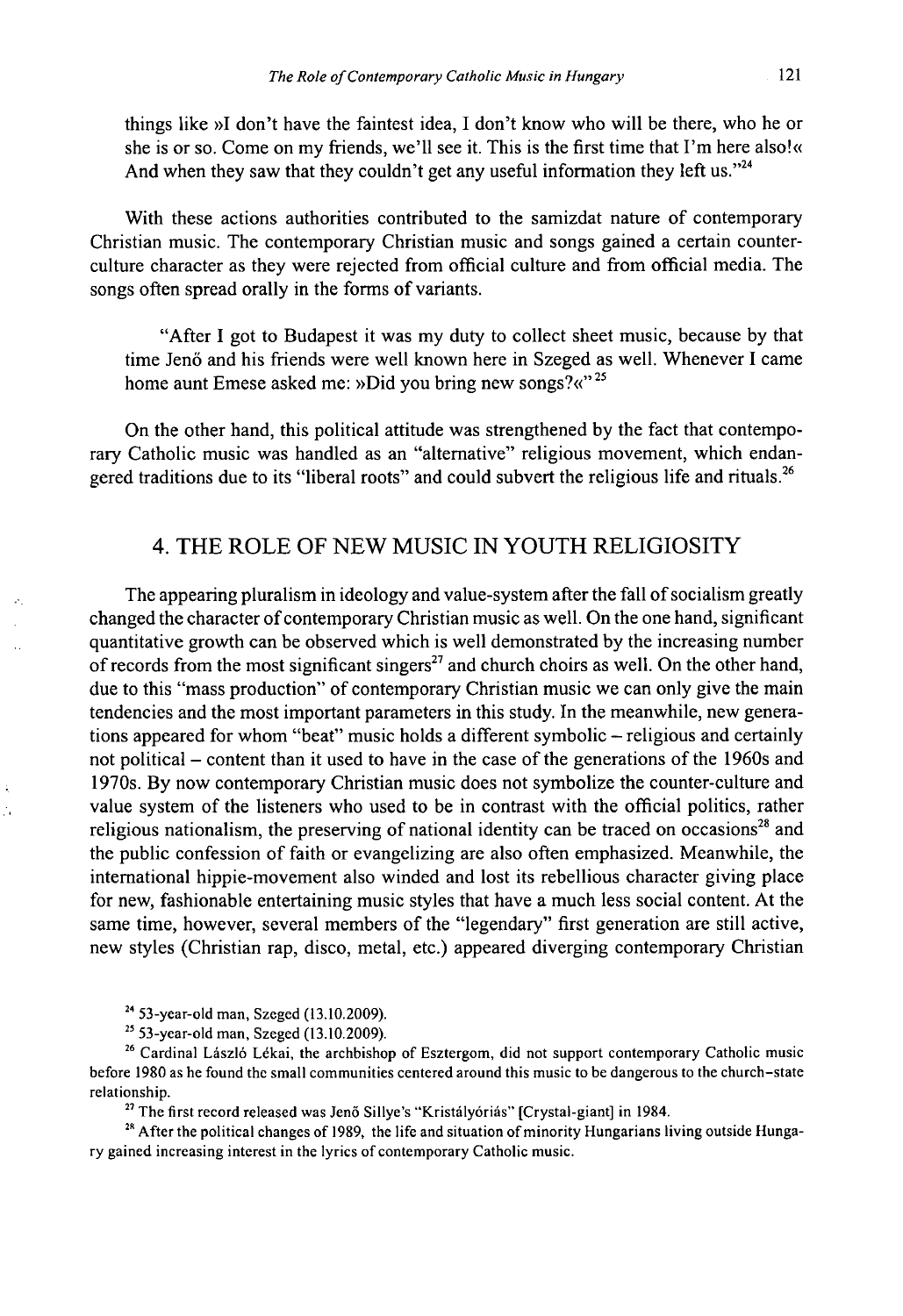music. Those who started to play the music as young teens in the 1960s and 1970s for now became grandparents. The Nagymaros Youth Festival has remained one of the greatest Christian youth festivals for the past 40 years, however, new contemporary Christian and Gospel festivals appeared.<sup>29</sup> A significant number of the new bands and singers produce evangelical or worship music for outdoor/out-of-church activities (affected by American inspiration) and not for liturgical functions. Besides, certain famous singers of "worldly" pop music also released songs with Christian content.<sup>30</sup> These impoverishment processes have also affected the songs' aesthetic level. Contemporary Christian music became so diverse in post-socialist Hungary that the classification became necessary.

We must take into consideration that together with the technical changes the mentality, world view and attitudes of new generations have also transformed. The most important characteristic ofthe Generation Y or the so-called millennial generation (bom after 1982) is the usage of internet, online communication and connecting to virtual communities. All these characteristics have increasing importance in the daily life, free time and cultural habits of the members of Generation  $Y<sup>31</sup>$  All these characteristics are increasingly present in the everyday and leisure activities, the religious practices and consumption of cultural products ofGeneration Y. No matter how much their culture and communal rites are changing, the attitude towards music remains the same. All the interviews and questionnaires I conducted with university arid college students confirm the aforementioned thesis of Gordon Lynch. Interlocutors emphasized the community-building, identity-strengthening role of contemporary Christian music and the connection between music and the depth of their religious experience. The young emphasized that new music was much easier to understand and interpret as opposed to traditional folk hymns. Their opinion supports Morel's thesis concerning the problem of the "new language" in Catholicism.<sup>32</sup>

"This modem music is easier to understand, to comprehend and therefore it can become more personal. Everyone in church can participate while in case of a Tallis piece it is not true. **»33**

"These songs are written in our language, written for the youth and sometimes composed by us. **»34**

"These are folk hymns for us. As Christian youth we can relate to this, this music has meaning for us. [...] The community is very important in these songs. These songs serve as our folk hymns. This can convene a message to the younger generation and we can participate and sing these songs. This is articulated in our language. **»35**

"Unfortunately, today we welcome believers in the church with such music that they never listen to  $-$  at least most of them  $-$  and which is strange to them. This way

<sup>29</sup> Both the "Ez az a nap!" [This is the Day!] festival and the Gospel Festival at Solymár was launched in 2000.

<sup>30</sup> For instance Ákos, Zámbó Jimmy, Lovasi András & Bognár Szilvia.

 $31$  Brasher 2004; Savage - Collins-Mayo - Mayo - Cray 2006.

<sup>32</sup> Morel 1998.

<sup>33</sup> 25-year-old man, Szeged (08.03.2010). Thomas Tallis (c. 1505–1585) was an English composer and church musician. He is considered among the best of England's early composers.

<sup>34</sup> 24-year-old man, Szeged (08.03.2010).

 $35$  20-year-old man, Szeged (25.02.2010).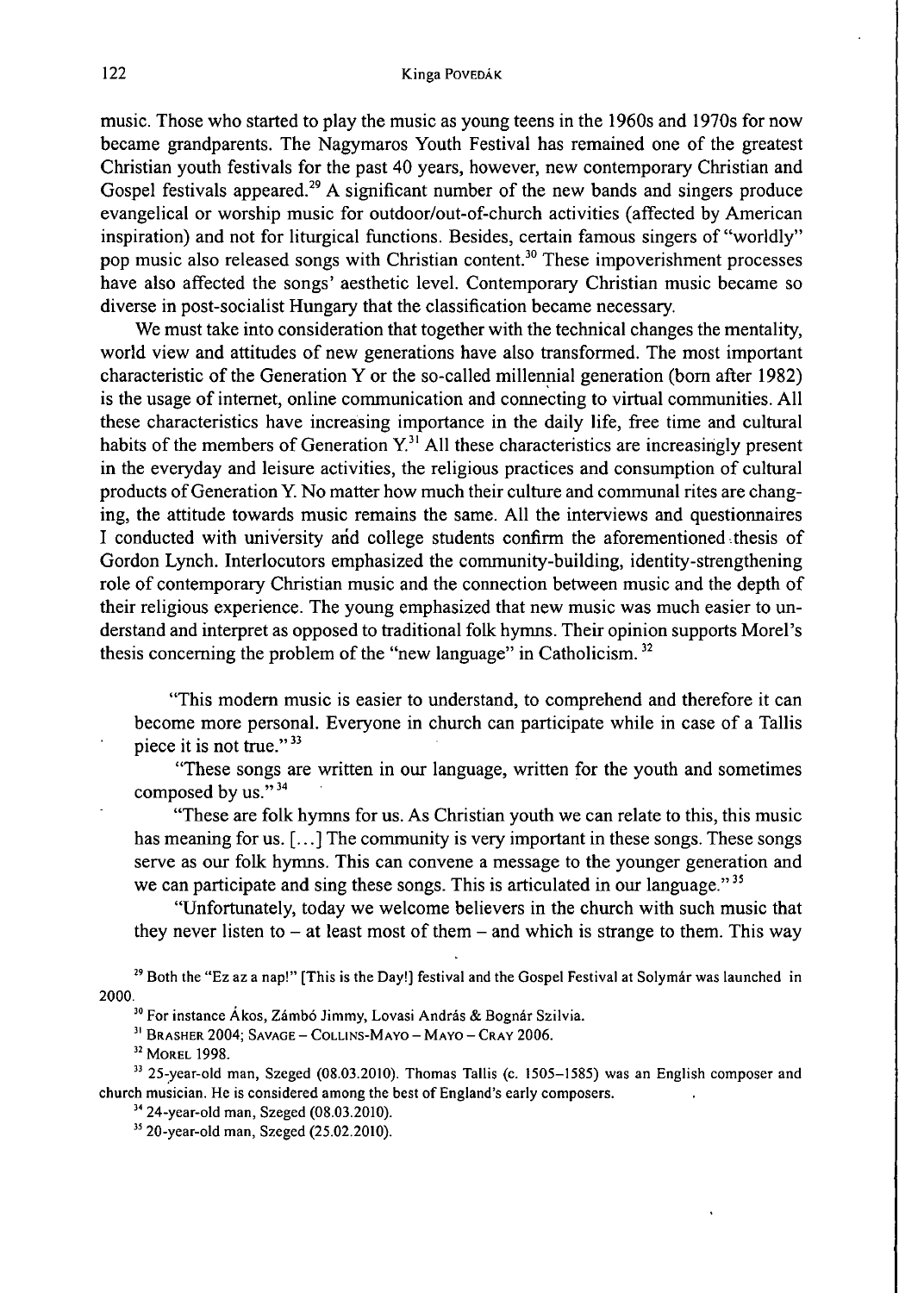the Holy mass will not be attractive for them. However, the biggest problem is that they will not discover Christ. If God bent down to man then the Church, the miraculous body of Christ, has to do the same. Whether by »packing« the gospel into popular music [...] But why would it be impossible to create new styles? For instance, by mingling the elements of classical and popular music or somehow? [...] These songs deal with us, our real world and are alive today while Gregorian or folk hymns aren't. Of course it cannot be expected from Gregorian or folk hymns, as those are fruits from ancient times. Why can't we be at home in our world as Christians? Is it necessary for Christianity to only be enthusiastic about the past and completely ignore the present?<sup>36</sup>

According to them the happiness and the youthful dynamism ofcontemporary Catholic music could fill the churches while traditional folk hymns are too sorrow and mournful.<sup>37</sup>

"The traditional folk hymns are too sorrowful, dolorous and grievous. It is not a great experience musically either. Usually the songs are yowled. And not to mention the »wonderful« lyrics. There is no young dynamics in it. For me Christianity is not about grieving rather about happiness and the faith in resurrection."<sup>38</sup>

"Spirituality is rooted in these songs. It shows the way to God for me and it touches my feelings. If we sing these songs together in a nice way, not with dilettantism it affects people a lot. It can be a lot more powerful as folk hymns [...] These singings together at the yearly retreats are very extraordinary experiences for me. It might seem childish when 60-70 people stand up and sing these songs with motions. However, I feel these bind us together, it gives me a sense of belonging..."<sup>39</sup>

### 5. CONCLUSION

Although this paper did not aim to evaluate but to analyze contemporary Christian music it cannot be left without consideration that holy masses have been giving visual and audible aesthetic experience as well. However, the sense of taste differs individually. While they mainly agree on the object of their faith, the moral and behavioural norms required by their church (naturally, there could be significant differences on the level of vernacular religiosity), the lived religion with the related private and public rituals greatly differ. Thus the attitudes towards contemporary Christian music are ambivalent among laic and cleric persons as well. As there were priests in the 1960-70s realizing the needs of youth's religious life and organizing communities with the help of contemporary Christian music,

<sup>56</sup> <http://igen.hu/egyhaztaji/397-legyenek-e-gitaros-kantorok.htrnl> Last access: 03.03.2011

<sup>&</sup>lt;sup>37</sup> "The situation is that it seems people like this music as the »Doobie doobie doo« holy masses are fully crowded with young so that the walls crackle. <sup>I</sup> don't like it either but others seem to..." <http://forum.index.hu/> Article/showArticle?na\_start=0&na\_step-30&t=908l894&na\_order= Last access: 12.02.2011.

<sup>38</sup> 22-ycar-old man, Szeged (14.04.2010).

<sup>39</sup> 23-year-old woman, Szeged (15.04.2010).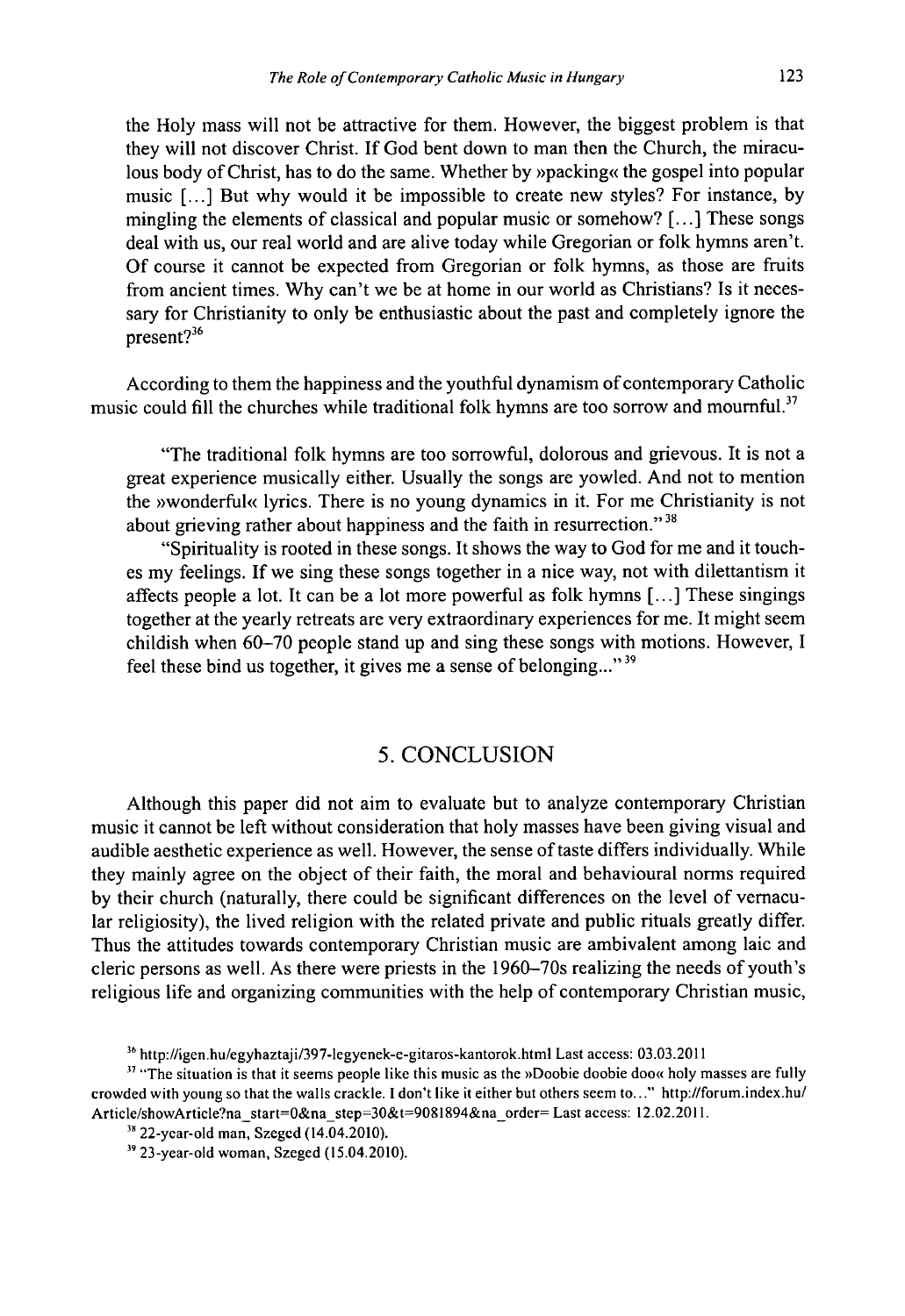there are also similar persons and attempts today. Others believe that there is no need for allurement in order to compensate the secularizing tendencies and attract the youth to the church. In the past decades the theological arguments have given place to aesthetic-based debates. Meanwhile the function of the music has also changed. While in the years of state socialism the "twofold alternative" contemporary Christian music represented religious and political identity at once, after 1989 it has been primarily functioning as worship music inside and outside the church building.

# LITERATURE

BODNÁR, Dániel

2002: *Lélektől lélekig* [From soul to soul]. Budapest: Múzik Bt.

BRASHER, Brenda E.

2004: Give me that online religion. New Brunswick: Rutgers University Press.

BRUNVALD, Harold Jan (ed.)

1996: *American Folklore. An Encyclopedia.* New York & London: Gartland Publishing, Inc. 620-621. GAMBER, Klaus

1975: A liturgia reformjának problémái [The poblems of liturgical reform], in: Szennay , András (ed.), *Régi és új a liturgia világából* Budapest: Szent István Társulat. 48-61.

#### HELLEMANS, Staf

2001: From "Catholicism against modernity" to the problematic "modernity of Catholicism". *Ethical Perspectives 8* (2), 117-127.

#### HOOVER, Stewart M.

2002: The cultural construction of religion in the media age, in: HOOVER, Stewart M. - CLARK, Lynn Schofield (eds.), *Practicing Religion in the Age ofthe Media. Exploration in Media, Religion and Culture.* New York: Columbia University Press, 1-7.

KAMARÁS, István

1989: *Lelkierömű Nagymaroson* [Spiritual powerplant at Nagymaros]. Budapest: VITA.

KAVANAUGH, John F.

2006: *Following Christ in a Consumer Society. The Spirituality of Cultural Resistance.* New York: Orbis Books, Maryknoll.

#### KŐBÁNYAI, János

1986: *Beatünnep után* [After beat-feast], Budapest: Gondolat.

#### LYNCH, Gordon

2006: The role of popular music in the construction of alternative spiritual identities and ideologies. *Journal for the Scientific Study of Religion 45* (4), 481-488.

#### MCLUHAN, Marshall

1964: *Understanding Media: The Extensions ofMan.* New York: Mentor.

MOREL, Gyula

- 1983: *Church in Transition.* Vienna: Ungarisches Kirchensoziologisches Institut UKI.
- 1995: *Ajövő biztosabb, mint a múlt* [The future is safer than the past], Budapest: Egyházfórum.
- 1998: Egyház <sup>a</sup> kommunikációs társadalomban <sup>a</sup> jelentés és <sup>a</sup> jelentőség krízise [The Church in the communicational society - The crisis of meaning and significance], in: MÁTÉ-TÓTH, András - JAHN, Mária (eds.), *Studia Religiosa. TanulmányokAndrásImre 70. születésnapjára.* Szeged: Bába és Társa Kiadó. 80-89.

### PoveDák, Kinga

2009: *Gitáros apostolok. A keresztény könnyűzene története és értelmezése* [Apostles with guitar. The history and analysis of contemporary Christian music]. Szeged, (unpublished paper)

PRIMIANO, Leonard Norman

1995: Vernacular religion and the search for method in religious folklife. *Western Folklore 54* (1), 37-56.